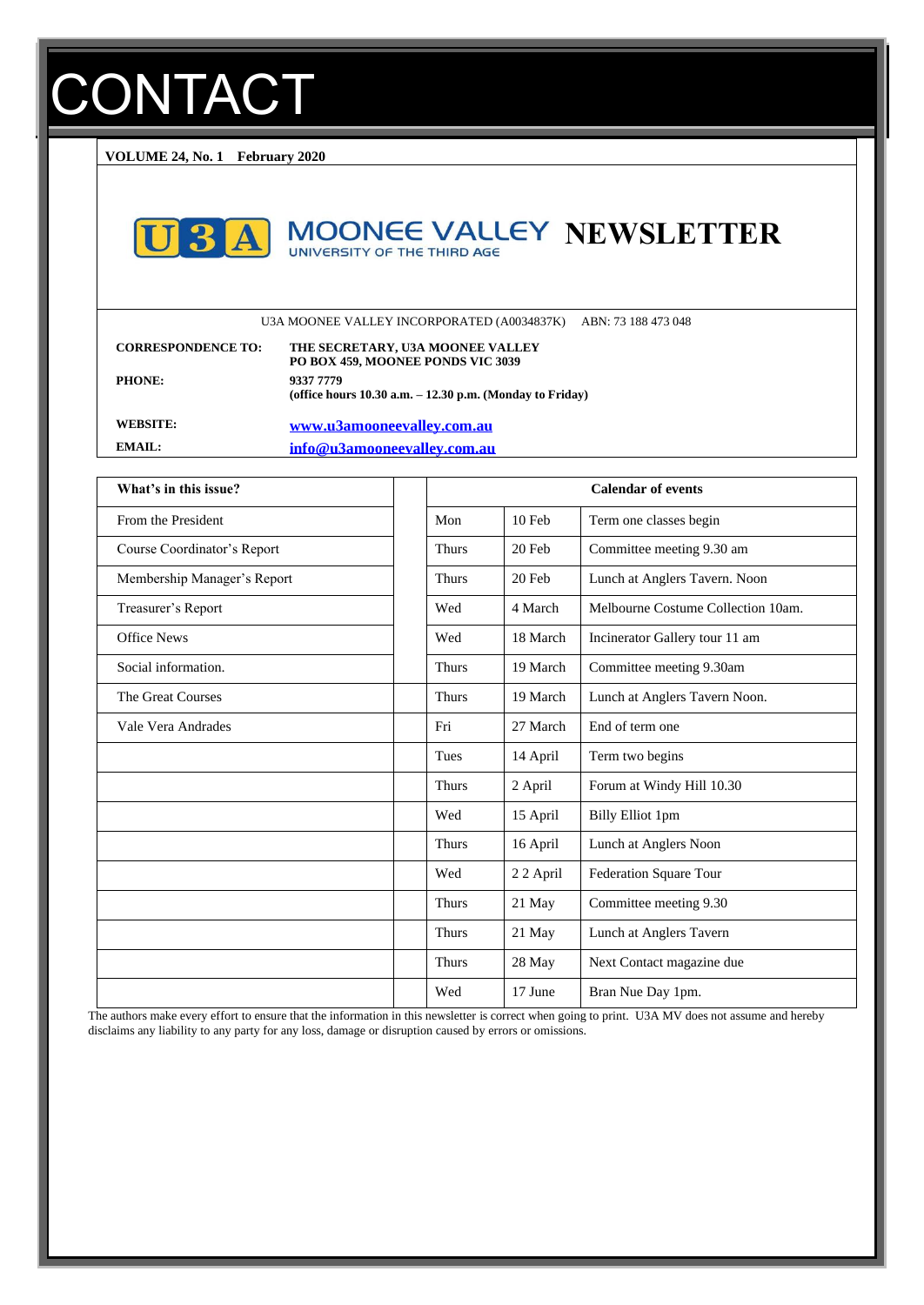#### **FROM THE PRESIDENT**

Welcome everyone to U3A Moonee Valley February 2020 edition of Contact. I hope you all had an enjoyable and relaxing Christmas/New Year break and a special welcome to all new members.

Let's keep our U3A great. Do you have a keen interest in a topic that you would like to share with others? Do you think you could be a tutor but not sure how to go about translating an interest into a course? I commend to you the article by Bruce Findlay about "The Great Courses" which appears later in this edition of Contact.

#### **2019AGM**

The Annual General Meeting took place on Thursday 5th December 2019 at the Ascot Vale Neighbourhood Centre. The purpose of the AGM is for the President and Treasurer to present their annual reports to members, for the election of the 2020 Committee of Management, and for the acknowledgement of the work of all our volunteers who contribute their time, skills and enthusiasm for the benefit of members. This year members were also asked to vote on a motion to increase fees across all categories of membership by \$10 pa applicable to the year ending November 2021.

AGM's aren't known for being the most fascinating of occasions so a big thank you to the 80 or so members who attended, ensuring we had a quorum and our business could be transacted.

#### **2020 Committee of Management:**

Seven committee positions were due for election in 2017. They were President, Secretary and four Ordinary Members, each for a two-year term and one for a one-year term.

Seven nominations were received and those members were elected unopposed. The members of the 2020 Committee of Management are:

Brian Smith (President) Mandy Heane (Vice President) Michael Walsh (Treasurer) Jenny Dwyer (Secretary) Geoff Miller (Course/Tutor Coordinator) Barrie Fenby (Membership Database Manager) Edith James (Venue Coordinator) Marjorie Ridley (Office Manager) Jo Bradshaw (Events co-ordinator) Lorraine Rodger (Database Assistant) Bruce Findlay Maureen Gleeson

#### **Fee Increase:**

After some discussion the motion was passed.

**Acknowledgement of Tutors:** Geoff Miller asked the meeting to acknowledge all the Tutors who provide such a diverse range of activities for member's enjoyment. He also acknowledged members who step up and take over classes when tutors are unavailable.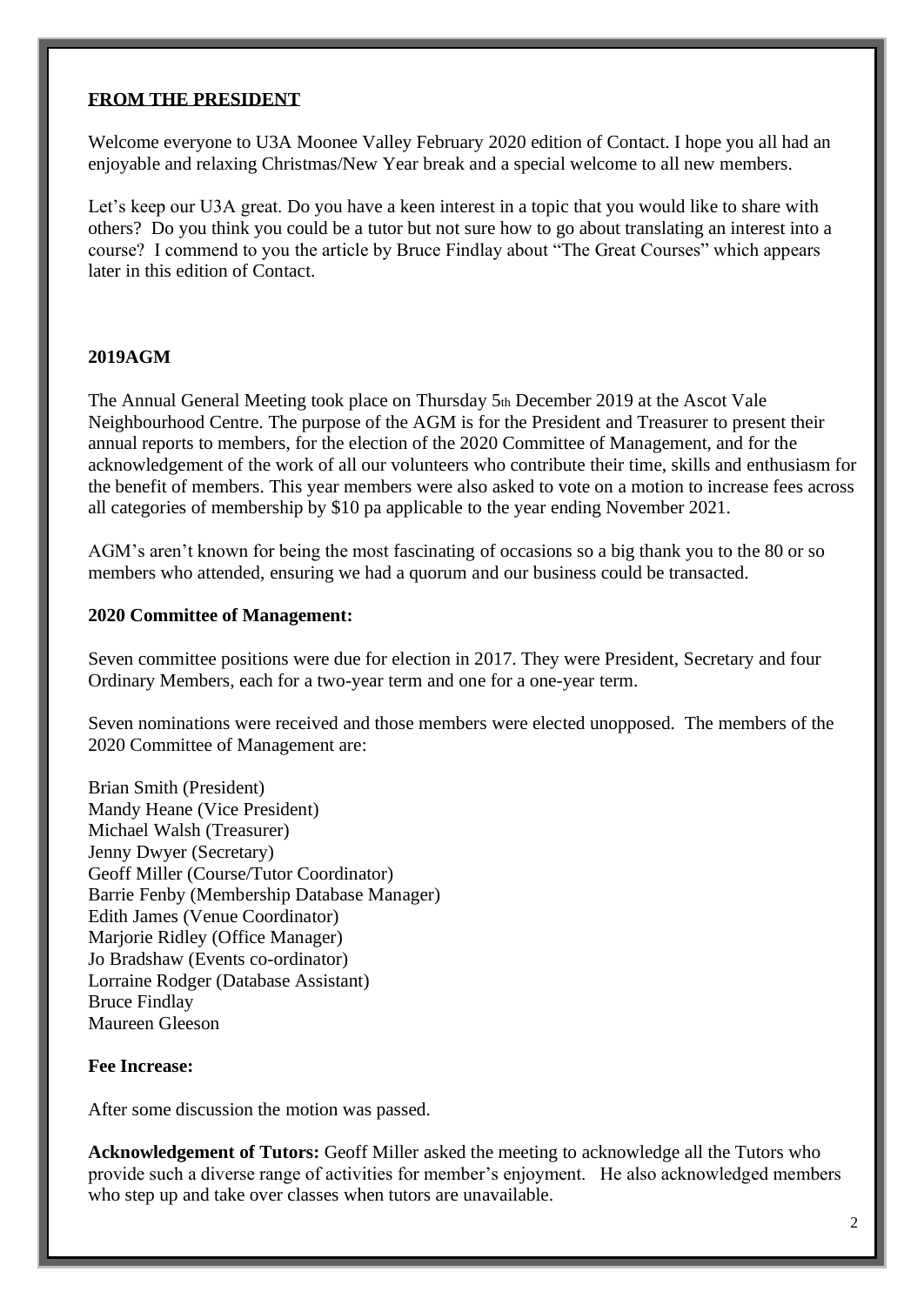**Office Volunteers:** Office Manager Marjorie Ridley thanked all Office Volunteers and Debney Meadows readers for their hard work and patience. More volunteers are always welcome.

**Retiring Tutors:** Sadly, two of our most experienced tutors died in 2019. Jenny Dwyer paid tribute to Vera **Andrades,** our much loved Italian and Line Dancing tutor who died in November. Geoff Miller paid tribute to the exemplary **Ian Grahame**. Ian was running 3 philosophy classes and continued to teach despite serious ill-health until a month before his death.

Pauline Lane thanked the wonderful **Alex Vanderkooij.** Alex is one of our original pioneer tutors. He demystified Cryptic crosswords and encouraged his scrabble players to relax and have fun. Alex happily had a supply of chocolate coins to reward the players of seven letter words.

At the meeting's close: another delicious afternoon tea thanks to the catering team. Well worth turning up to the AGM for.

#### **COURSE COORDINATOR'S REPORT**

I'm sure you are all looking forward to the commencement of our classes and activities for the new year. Although many of our courses filled quickly on enrolment day, there are still places available in many classes and it is not too late to join in - you can either check online or contact the office to see where there are vacancies.

The great majority of our courses start in the week beginning the 10th of February.

However please note that *Bridge Lessons for Beginners* will now start on the 17th, a week earlier than originally advertised.

*Cryptic Crosswords, Folk Art* and *Spanish 1* will all commence in the second week of the semester. *Croquet will* begin in the third week (Tuesday 25th February).

There are two new short courses commencing after the first term break: *The Gentle Art of Japanese Stitching* already has a wait list.

You can still join the class for *The Perfect Opera - Der Rosenkavalier,* which starts on the 14th of April. This course is particularly recommended to members who enjoy our *Opera at the Sun Theatre* sessions. To conclude: If there is room in your week for another U3A class, go online to our website.

Click on "Courses" in the top bar and you will be able to find which classes still have vacancies. I trust that you will all enjoy your U3A activities in 2020.

#### **Geoff Miller**

#### **MEMBERSHIP MANAGER'S REPORT**

**NEED A BADGE?:** If your badge needs replacing now is the time to let us know. Please ring the office in office hours to be put on the list.

This will allow us to make a batch of badges. It is quite expensive to make badges in small numbers.

ARE YOU ON A WAIT LIST?: The likelihood of your being accepted into a course for which you are on a wait list depends upon a number of factors, including your position on the wait list. Should a vacancy occur, the tutor will contact wait list members according to the order of the list.

Our database is not set up to give members their position on each list, however the office has a copy of the order as at the beginning of Term 1.

You can get this information by ringing during office hours.

If you have decided to drop out of a course remember to inform your Tutor. If you miss three consecutive classes without apology you can be taken off the class list. **Barrie Fenby**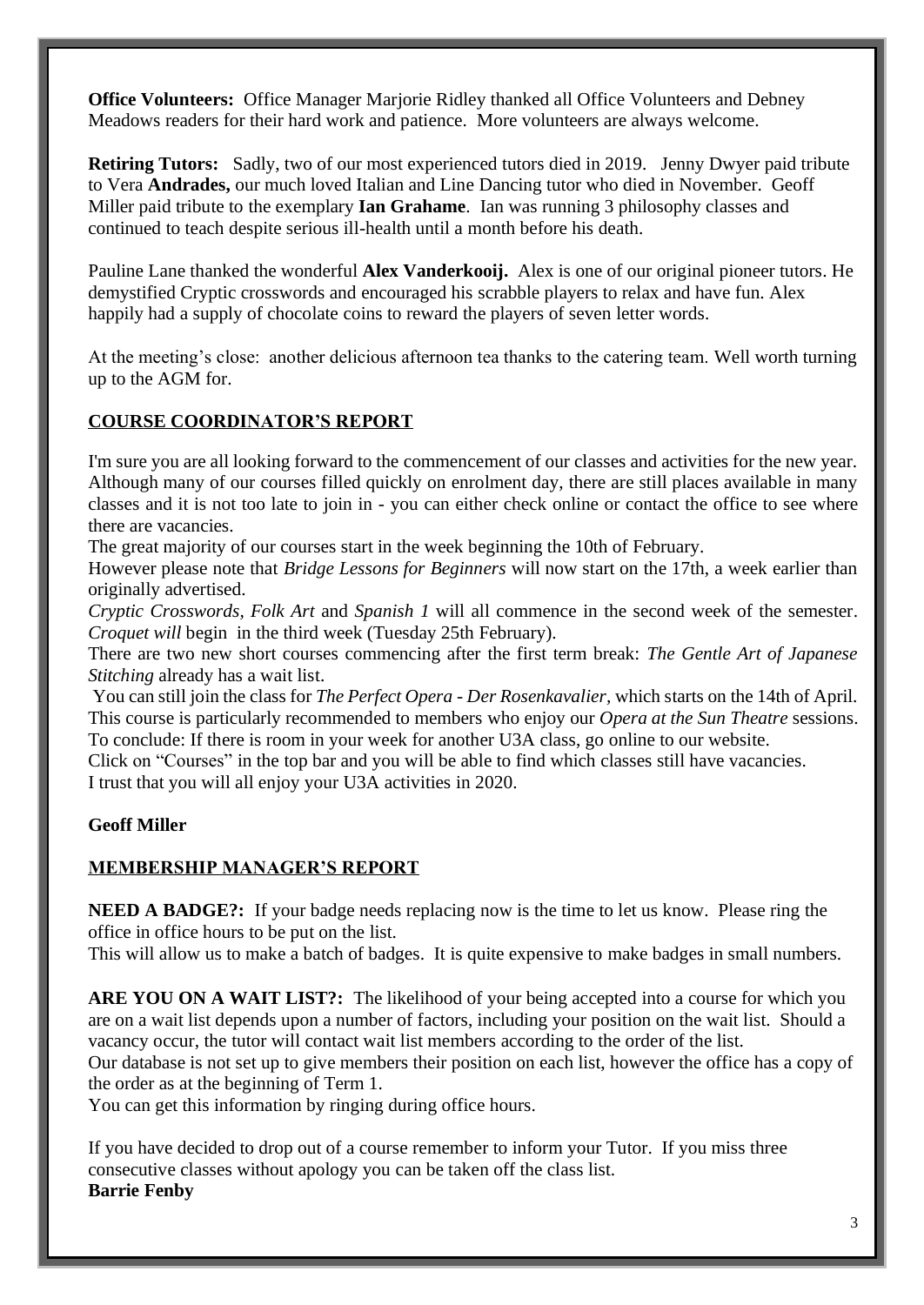#### **OFFICE NEWS.**

We've had our volunteer's meeting and the office is up and running. The Committee of Management and I would like to thank new and returning Office Volunteers for 2020.

The Office hours at present are Monday to Friday from 10.30 am to 12.30 pm until the end of February. However, from March onwards, the office will reduce its open days to Monday/Wednesday/Friday until the 5th June. The office is not open in school holidays.

Your voice on the phone could be the first contact someone has with our organization. We are proud of the professional manner and dedication of our Office Volunteers and their efficiency in handling all enquires.

We are always looking for new Volunteers to staff the Office especially for emergency duty. If you are able to assist or wish to find out more, please do not hesitate to contact me via email on [officecomv@gmail.com](mailto:officecomv@gmail.com) or 0410 435 929.

#### **Marjorie Ridley Office Coordinator**

#### **MONTHLY LUNCHES at The Anglers Tavern**

All U3A Moonee Valley members are invited to attend the monthly lunches which are held on the 3rd Thursday of each month except December.

Venue : The Bistro, The Anglers Tavern 2 Raleigh Road, Maribyrnong

There is plenty of car parking at the hotel, plus, the no 57 and 82 Maribyrnong trams stop near the door.

You select and then pay for your own food and drink. There is a wide range of dishes offered on the main Bistro menu. Senior's meals of generous proportions are also available. Current prices for Senior's meals are: 3 courses \$22.90, 2 courses \$19.90, and 1 course \$16.90.

2020 Lunch Dates.

| 20 February. | 16 July      |
|--------------|--------------|
| 19 March.    | 20 August    |
| 16 April.    | 17 September |
| 21 May.      | 15 October   |
| 18 June.     | 19 November  |

We would be very happy to see you at the Anglers for lunch. If you plan to attend, please contact Marjorie Ridley on 0410 435 929 or email [officecomv@gmail.com](mailto:officecomv@gmail.com) by the preceding Friday**.**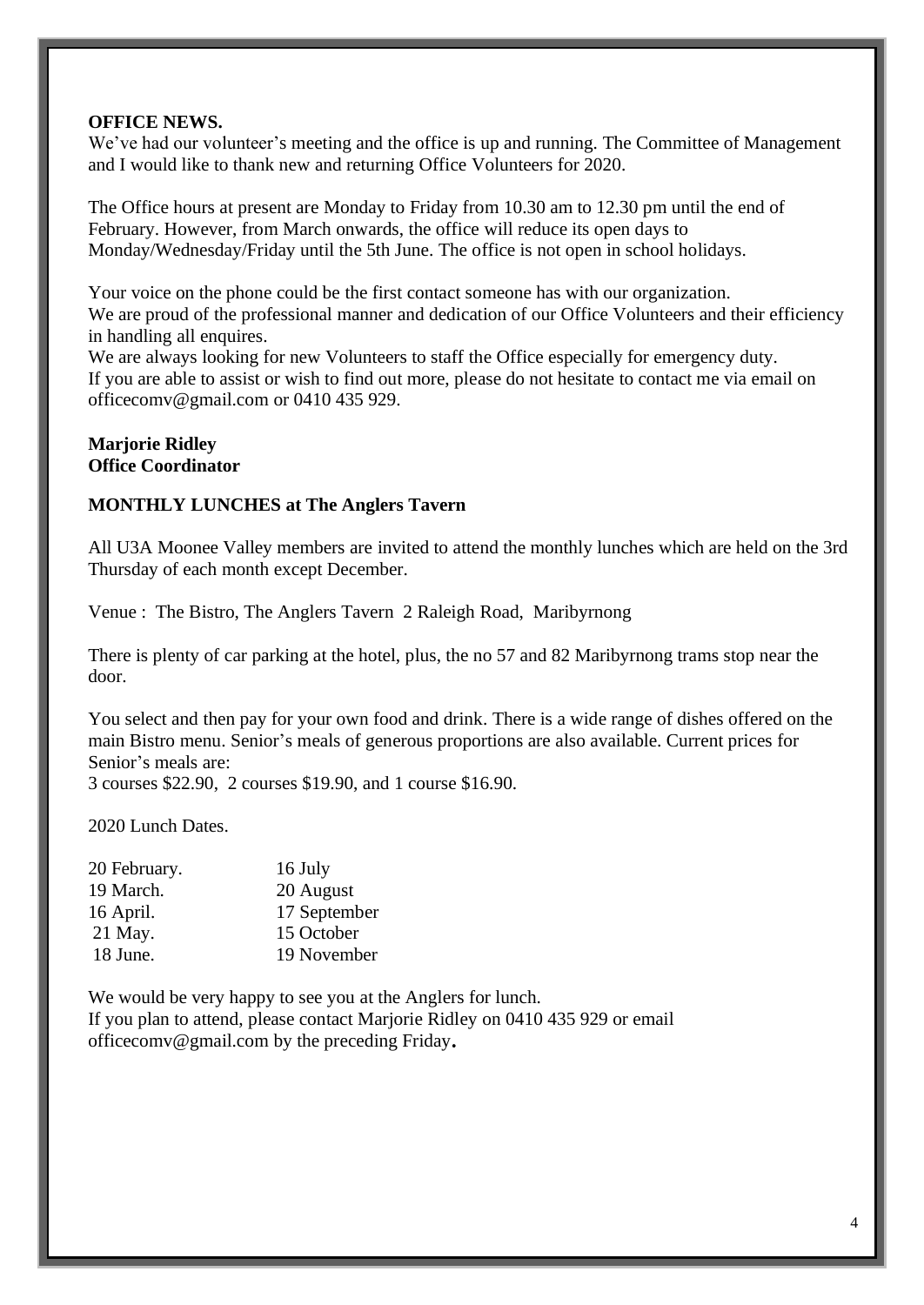#### **TREASURER'S REPORT**

The financial statements for the year ending 30th November 2019 are presented to members. These have been prepared on an accrual basis in accordance with relevant accounting standards. The accounts have been submitted for audit but we have not yet received sign-off from our auditor. In the unlikely event that they need amendment, members will be updated with an amended version.

U3A Moonee Valley Inc

#### **Income Statement**

For the year ended 30 November 2019

|                                           | <b>Note</b> | 2019      | 2018       |
|-------------------------------------------|-------------|-----------|------------|
| <b>INCOME</b><br>Revenue                  | 8           | 43,656.74 | 39,009.34  |
| <b>EXPENSES</b>                           |             |           |            |
| Social events                             |             | 11,716.03 | 14,390.85  |
| Tutors expenses                           | 9           | 6,279.00  | 5,833.83   |
| Volunteers expenses                       |             | 1,155.00  | 1,459.26   |
| Projects                                  |             | 1,205.61  | 0.00       |
| Venues                                    |             | 10,039.39 | 7,737.04   |
| Administration expenses                   | 10          | 10,767.46 | 10,921.44  |
| Depreciation and amortisation<br>expenses | 11          | 1,716.60  | 6,056.50   |
| Sundry expenses                           |             | 128.00    | 638.30     |
| Total expenditure                         |             | 43,007.09 | 47,037.22  |
| Surplus/ (deficit) for the year           |             | 649.65    | (8,027.88) |

#### **Balance Sheet**

As at 30 November 2019

|                                                  | <b>Note</b>    | 2019      | 2018      |
|--------------------------------------------------|----------------|-----------|-----------|
| <b>ASSETS</b>                                    |                |           |           |
| <b>CURRENT ASSETS</b>                            |                |           |           |
| Cash and cash equivalents                        | 3              | 28,107.78 | 17,981.75 |
| Accounts receivable and other<br>debtors         | $\overline{4}$ | 0.00      | 5,124.08  |
|                                                  |                |           |           |
| <b>Total current assets</b>                      |                | 28,107.78 | 23,105.83 |
| <b>NON-CURRENT ASSETS</b><br>Plant and equipment | 5              | 1,564.51  | 3,281.11  |
|                                                  |                |           |           |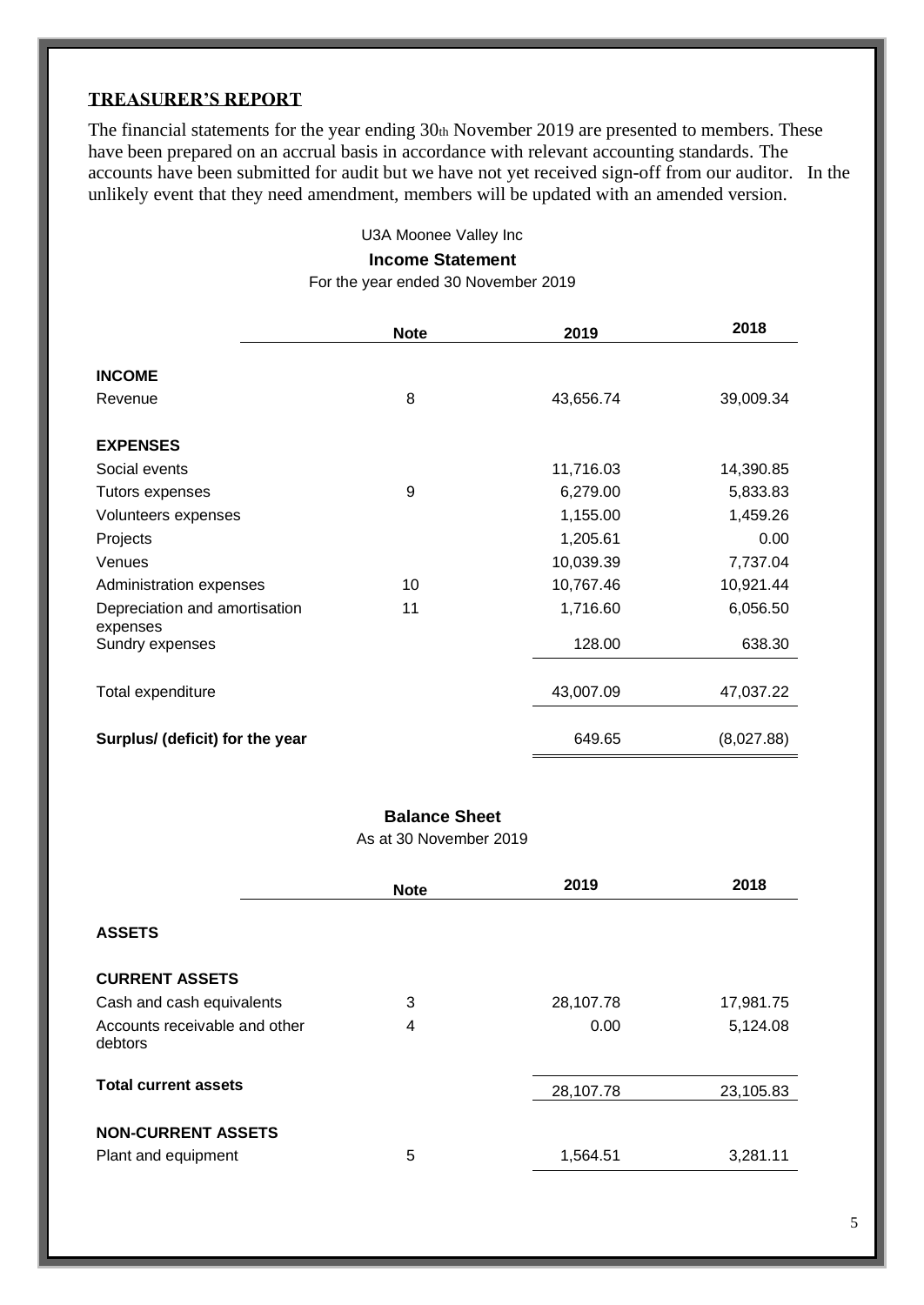| <b>Total assets</b>                                    |                          | 29,672.29              | 26,386.94              |
|--------------------------------------------------------|--------------------------|------------------------|------------------------|
| <b>LIABILITIES</b>                                     |                          |                        |                        |
| <b>CURRENT LIABILITIES</b><br>Trade and other payables | 6                        | 7,991.54               | 5,355.84               |
| <b>Total liabilities</b>                               |                          | 7,991.54               | 5,355.84               |
| <b>Net assets</b>                                      |                          | 21,680.75              | 21,031.10              |
| Retained surplus<br>Net worth                          | $\overline{7}$           | 21,680.75<br>21,680.75 | 21,031.10<br>21,031.10 |
|                                                        |                          |                        |                        |
|                                                        | <b>Notes to Accounts</b> | 2019<br>\$             | 2018<br>\$             |
| Note 3: Cash and cash equivalents<br>Cash at bank      |                          | 28,107.78              | 17,981.75              |
|                                                        |                          |                        |                        |
| Note 4: Account receivables and other debtors          |                          |                        |                        |
| PayPal subscriptions                                   |                          | 0.00                   | 5,310.00               |
| PayPal charges                                         |                          | 0.00<br>0.00           | (185.92)<br>5,124.08   |
| Note 5: Plant and equipment                            |                          |                        |                        |
| Office equipment at cost                               |                          | 2,855.00               | 2,855.00               |
| Less accummulated depreciation                         |                          | (2,855.00)             | (2,819.64)             |
|                                                        |                          | 0.00                   | 35.36                  |
| Computers at cost                                      |                          | 7,664.96               | 7,664.96               |
| Less accummulated depreciation                         |                          | (6, 100.45)            | (4, 516.29)            |
|                                                        |                          | 1,564.51               | 3,148.67               |
| Equipment various at cost                              |                          | 21,174.65              | 21,174.65              |
| Less accummulated depreciation                         |                          | (21, 174.65)           | (21,077.57)            |
|                                                        |                          | 0.00                   | 97.08                  |
| Total plant and equipment                              |                          | 1,564.51               | 3,281.11               |
| Note 6: Trade and other payables                       |                          |                        |                        |
| <b>Trade creditors</b>                                 |                          | 6,100.45               | 3,925.84               |
| Income received in advance                             |                          | 1,215.00               | 1,430.00               |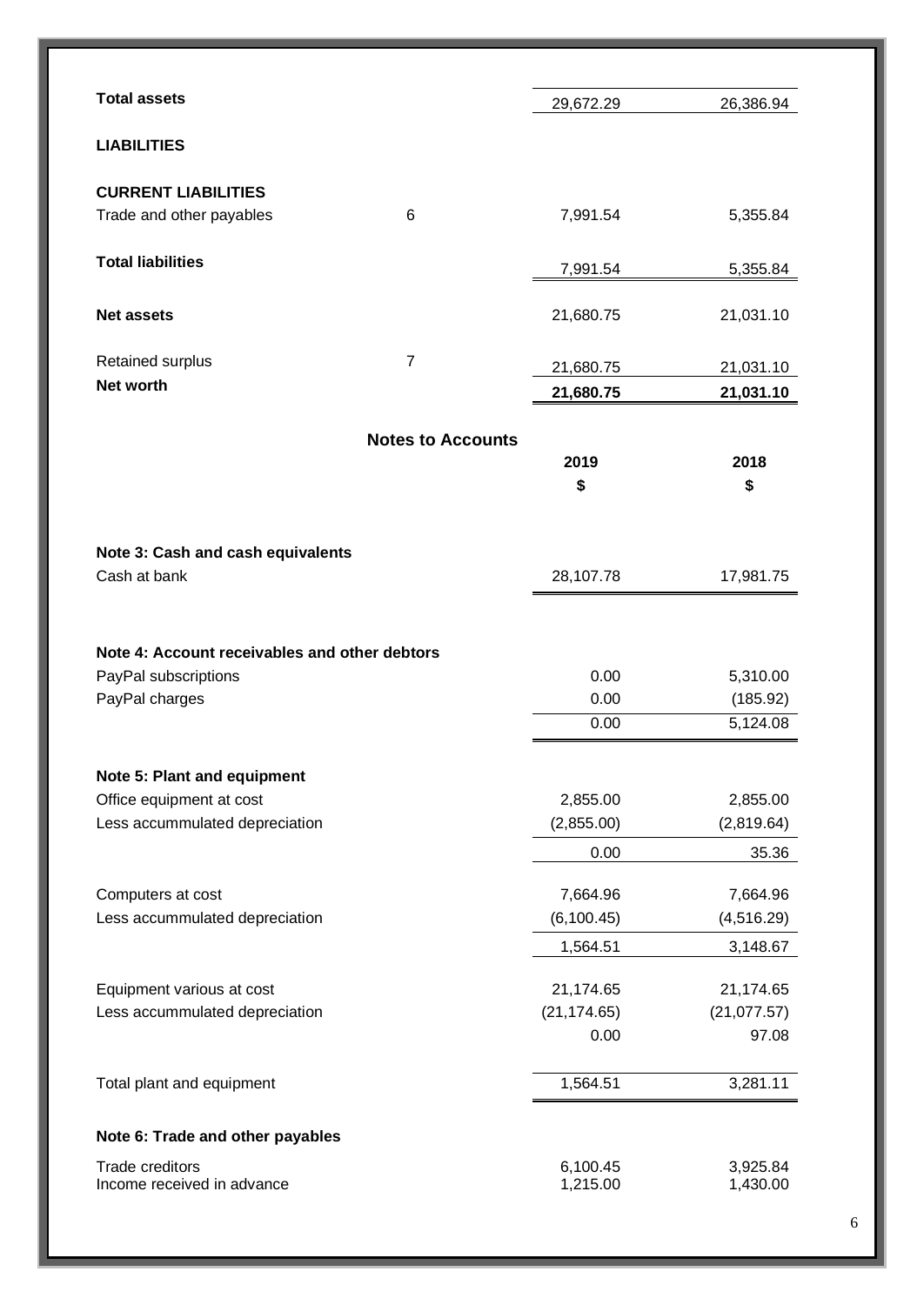|                                                 | 7,315.45             | 5,355.84             |
|-------------------------------------------------|----------------------|----------------------|
| <b>Note 7: Retained surplus</b>                 |                      |                      |
| Balance as at 1 December 2018                   | 21,031.10            | 29,058.98            |
| Surplus/(deficit) for the year                  | 649.65               | (8,027.88)           |
|                                                 | 21,680.75            | 21,031.10            |
|                                                 |                      |                      |
| Note 8: Revenue                                 |                      |                      |
| Class fees                                      | 1,320.00             | 1,480.00             |
| Grants                                          | 5,500.00             | 0.00                 |
| Interest                                        | 41.74                | 0.00                 |
| Social events                                   | 11,445.00            | 15,168.00            |
| Subscriptions                                   | 25,350.00            | 22,345.92            |
| Sundry                                          | 0.00                 | 15.42                |
|                                                 | 43,656.74            | 39,009.34            |
| <b>Note 9: Tutors expenses</b>                  |                      |                      |
| Aids                                            | 4,268.77             | 3,933.83             |
| Gifts                                           |                      |                      |
|                                                 | 2,010.23<br>6,279.00 | 1,900.00<br>5,833.83 |
|                                                 |                      |                      |
| <b>Note 10: Administration expenses</b>         |                      |                      |
| <b>AGM</b>                                      | 363.45               | 758.85               |
| Fees and charges                                | 676.83               | 199.25               |
| Communications                                  | 601.43               | 751.00               |
| Office expenses                                 | 2,607.47             | 2,070.53             |
| Photocopier rental                              | 2,758.80             | 2,758.80             |
| Postage                                         | 875.69               | 1,430.34             |
| Stationery and photocopying                     | 1,474.96             | 506.57               |
| U3A network                                     | 1,191.00             | 1,042.00             |
| Catering                                        | 217.83               | 331.40               |
| Printing                                        | 0.00                 | 1,072.70             |
|                                                 | 10,767.46            | 10,921.44            |
|                                                 |                      |                      |
| Note 11: Depreciation and amortisation expenses |                      |                      |
| Office equipment                                | 35.36                | 132.64               |
| Computers                                       | 1,584.16             | 1,539.29             |
| Equipment various                               | 97.08                | 4,384.57             |
|                                                 | 1,716.60             | 6,056.50             |

### **Michael Walsh**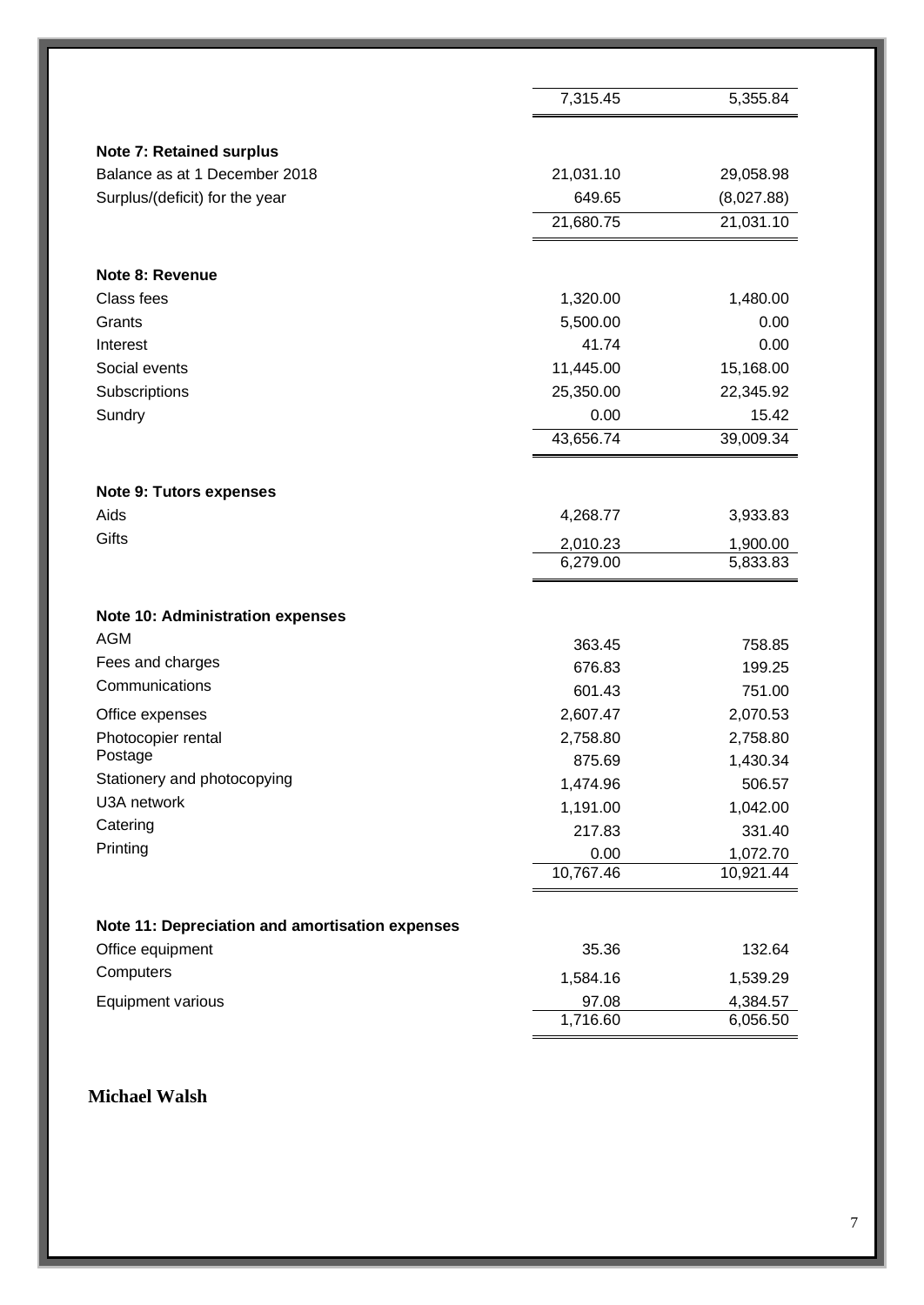# **The Great Courses – A Great Opportunity.**

Moonee Valley U3A recently achieved a substantial grant from the Bendigo Bank. "Our pitch for funding" was that we would like to buy DVD's from The Great Courses catalogue to increase our range of classes on offer.

The idea was sparked when I used the DVD's from one of the Great Course series for a class called "Why you are who you are". This course explores what research psychologists have come to understand about human personality. The class ran during terms 1 and 2 in 2019 and is being repeated in 2020. It received excellent feedback, and the 2020 course filled up in minutes after enrolment opened.

I'd like to encourage other people to explore what The Great Courses have to offer. I'm hoping that some of you will be inspired to use one of them as the basis of a class that you could run.

The Great Courses provides a diverse range of topics ( more than 700 ). The usual format is a series of 30-minute videos from a recognised authority. In my U3A group, I played the video and then facilitated a discussion on its contents. Class members told me they really enjoyed these sessions. Depending on whether the venue permits, I'd suggest a 10-minute tea/coffee break in the middle of the 2-hour session.

Some of the fascinating subjects available in Great Courses format are as follows:

**Fine Arts** (The World's Greatest Churches, Travel Photography, Leonardo da Vinci, Painting, Sketching , Musical Instruments and many more.)

**Literature and Lang**uage ( Books that Matter, Mythologies of the World, King Arthur: History and Legend, The Art of Storytelling, and many more.)

**Philosophy and Intellectual History** (Big Questions of Philosophy, The Modern Political Tradition, Development of European Civilisation, and many more.)

**Science** (Understanding the Misconceptions of Science, Life in the World's Oceans, Food, Science, the Human Body, Disease, Geology, Astronomy etcetera.)

**Better Living** (Masters of Mindfulness, The Great Tours: England, Scotland and Wales, Essential Italy, London, Landscape and Wildlife Photography, and so much more.)

**History** ( Medieval history, World Wars, American History, British History, The Civil War, French Revolution etcetera)

If you would like to preview a Great Course, many of them (not all) are available to watch, for free, on Kanopy. Are you already familiar with this? If not, Kanopy is a free video streaming service (like Netflix) which you can access for free on-line through Moonee Valley Library. This scheme allows library members to view 10 hours' worth of content per week.

You can help us make the most of our grant money by telling us which courses look appropriate and interesting enough for us to purchase. (some are better illustrated than others.)

If you become enthused about any of them, and I hope you will, contact Geoff Miller, Course Coordinator, through the office.

If you would like to talk to me about the practicalities of using them in a group, contact me on [bfindlay99@gmail.com](mailto:bfindlay99@gmail.com)

**Bruce Findlay**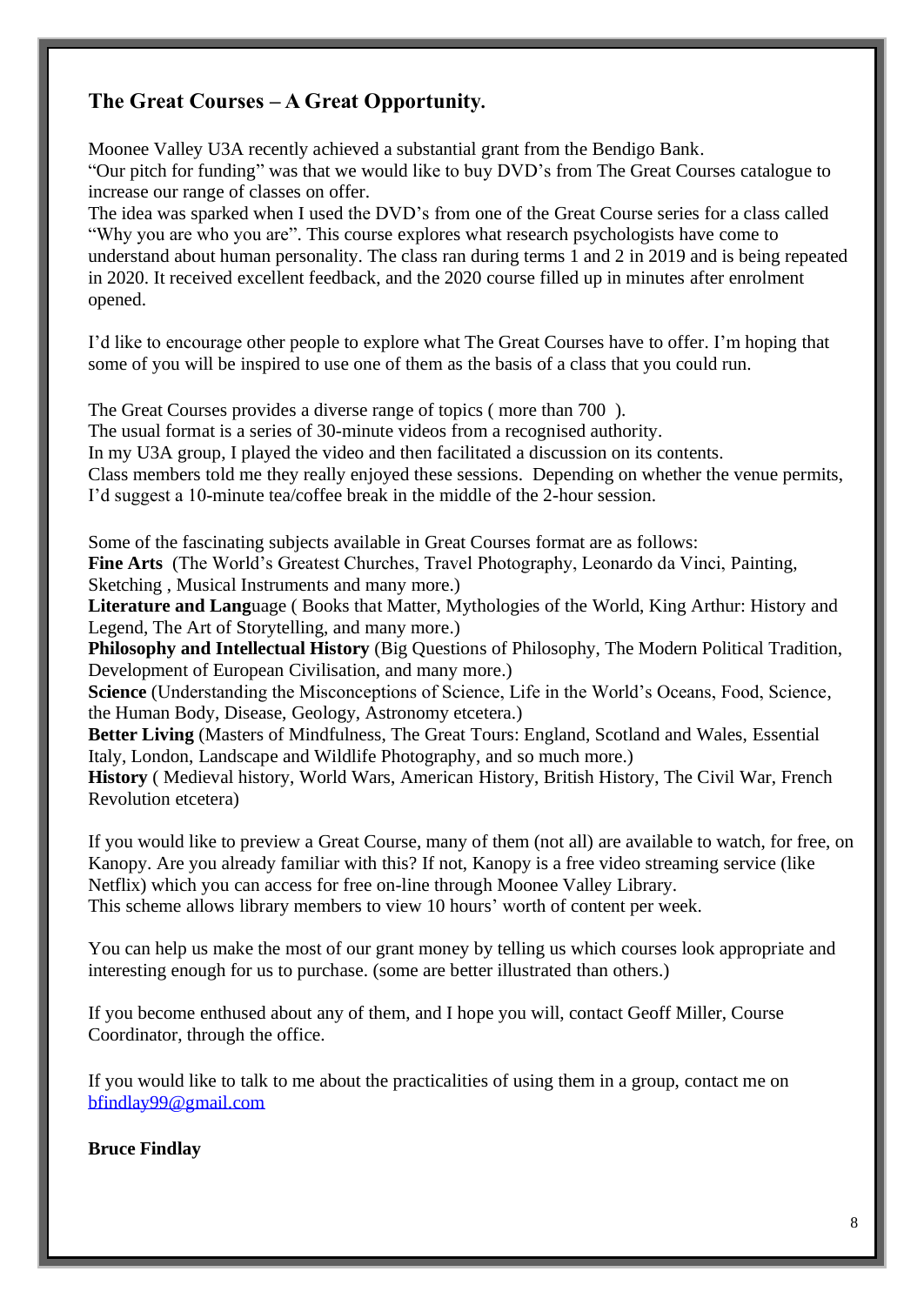# **April Forum:** Thursday 2 April 2020, 10.30am to 12noon

# The Topic: **'Traps for Young and Old: Safety at Your Place'**

U3A Moonee Valley members and guests are invited to attend a presentation by health and safety specialist Jon Temby of Axento Safety Pty Ltd.

Jon works to help businesses improve profitability through better management systems and practical safety outcomes.

At this Forum, Jon will discuss general home-based safety risks and suggest simple and practical solutions that should work for you.

The location for the Forum is **Windy Hill Venue ,** corner Napier and Brewster Streets, Essendon. Car parking is usually available in Napier Street. For public transport, use stop 41 on the 59-tram route, then walk north on Napier Street to Brewster Street. The entry to Windy Hill is to your right, on the corner.

Complimentary tea and coffee will be available in the High-Marque Room, second floor, from 10.30am.

To register your name(s) for Thursday 2 April 2020 Forum:

- 1. Phone your name & phone number to the U3A Moonee Valley office on 9337 7779
- 2. send an email to [mvu3a1@gmail.com](mailto:mvu3a1@gmail.com)

Please indicate if you will be joining us for lunch afterwards at Windy Hill's Terrace Bistro,

Windy Hill Venue [http://windyhillvenue.com.au](http://windyhillvenue.com.au/) supports U3A Moonee Valley Forums by providing the High-Marque room free of charge along with complimentary tea and coffee. We like to support WHV by staying on to have lunch at the Bistro. Of course, this is also a good opportunity to see old friends from across our membership and classes for a chat.

The WHV Seniors Menu: 1 course \$13.50, 2 courses \$16.50, 3 courses \$19.50 'Premium Mains' meal for an extra \$5, 2 and 3 courses include a glass of beer, wine or soft drink.

I look forward to seeing you at the Forum on Thursday 2 April 2020 from 10.30am.

#### **Robyn Temby**

`

Do you know of a speaker whom you would recommend? Please email me at [mvu3a1@gmail.com](mailto:mvu3a1@gmail.com)

#### **SOCIAL ACTIVITIES**

The following activities and theatre booking have been organised to provide interesting places for us to visit, opportunities to meet with other members and to see popular shows at a reduced price. When participating in a *U3A social activity,* members are welcome to bring non-members with them. Prices for theatre performances are quoted for seniors and will generally cover children as well but there may be an extra cost for other adults.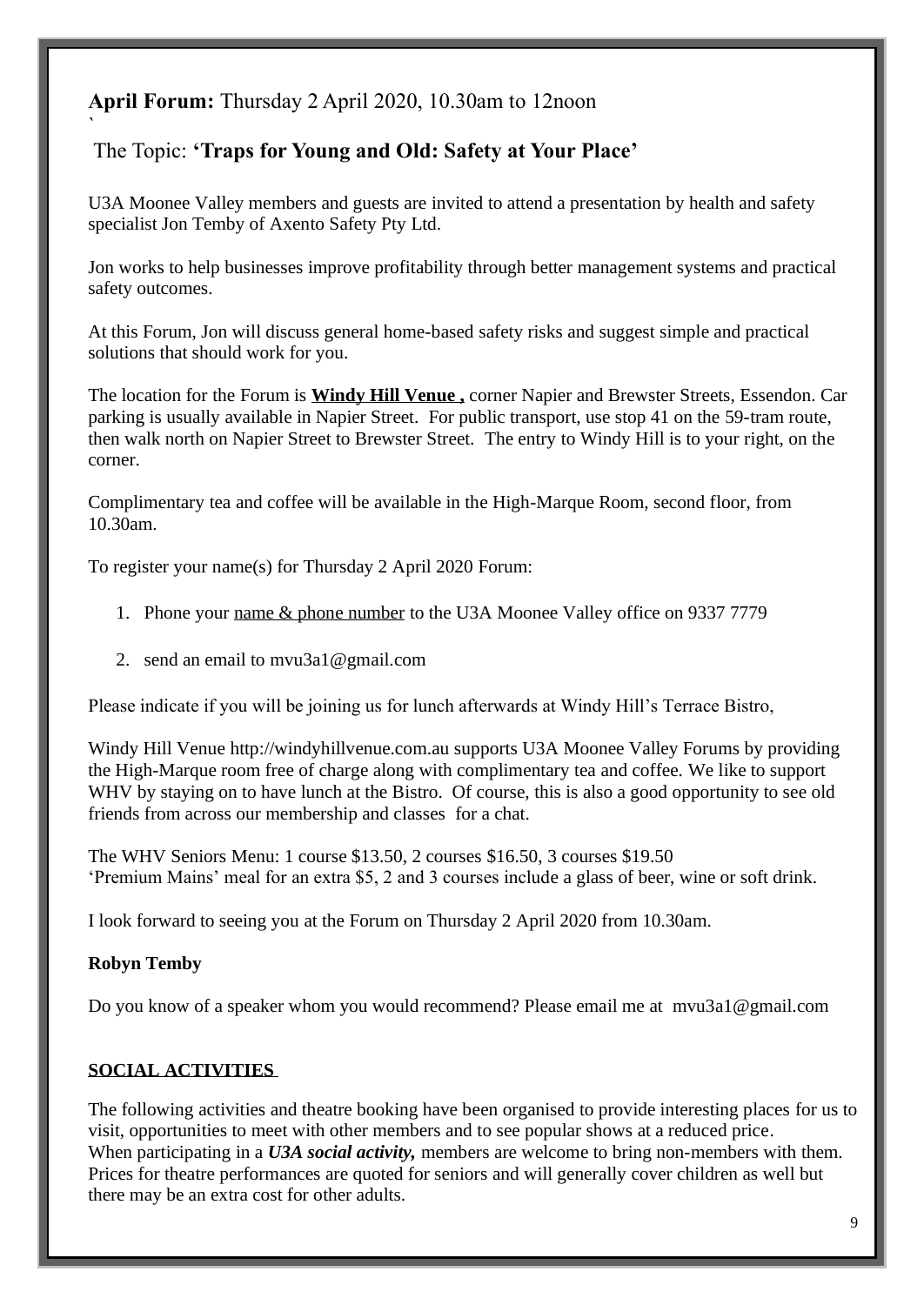#### 1. **Wednesday, 18th March 2020, Tour of Incinerator Gallery at 11.00 am**

The gallery houses the City of Moonee Valley's Art Collection, exhibiting work from established and emerging artists, as well as providing a community access space.

Built in 1929, this striking building was once the Essendon incinerator. It opened in July 1930 and operated until 1942. It was designed by the famous Walter Burley Griffin and was one of thirteen incinerators built across Australia from 1930 to 1938. Of these incinerators, only six remain. The Essendon Incinerator is the only one remaining in Victoria.

In 2004, the City of Moonee Valley restored the unused building and created the Incinerator Arts Complex. It is now simply an art gallery ideally located just metres from the banks of the Maribyrnong River and close to Aberfeldie and Maribyrnong Parks.

**The tour will start at 11-00 am and will run for approximately one hour**. The minimum number for the tour is 8, with a maximum of 20 participants. Currently we have 4 enrolled, but need at least another 4 for this tour to proceed.

**Location -** 180 Holmes Road, Moonee Ponds 3039.

**Cost –** There is no charge for this tour.

 *Please complete the booking slip and either email it to [info@u3amooneevalley.com.au](mailto:info@u3amooneevalley.com.au) attention Mandy Heane, or post it to U3A Moonee Valley PO Box 459 Moonee Ponds, Vic 3039 enclosing a stamped, selfaddressed envelope. Applications close on Friday 6th March 2020.*

2. **Friday 24th April, 2020 High Tea in Strangers Corridor at Parliament House 2.30pm -4,00pm**

The Parliament of Victoria has been serving traditional afternoon tea since 1924.

Enjoy a glass of sparkling wine on arrival whilst afternoon tea delicacies and freshly brewed tea and coffee are brought to your table. Vegetarian and gluten free options are available.

Treat yourself to a very special High Tea in a very special setting.

**Cost** - \$50.00 per person

**Meet** –at the entrance of the Strangers Corridor Restaurant at 2.30pm. Further details will be provided in your conformation letter.

**Limited Disabled Access** – can be provided at the rear of Parliament House if arranged prior to the visit. This will be negotiated for you.

**Getting There** – We recommend travelling by either train or tram to Parliament Station.

 *Please complete the booking slip and either email it to [info@u3amooneevalley.com.au](mailto:info@u3amooneevalley.com.au) attention Helen Mather, or post it to U3A Moonee Valley PO Box 459 Moonee Ponds, Vic 3039 enclosing a stamped, self-addressed envelope.*

 *Payment of the \$50.00per person can be made via the internet, by payment via the Bank of Bendigo or by cheque. Please nominate the method of payment and if paying by bank transfer and put your name as "the reference" so we are able to identify the money as coming from you. Applications close on Friday 10th April 2020*

#### **3. Wednesday 17th June at 1.00 pm Bran Nue Dae 1pm. Comedy Theatre.**

Jimmy Chi's coming-of-age musical comedy Bran Nue Dae is an exuberant ride through 1960's Western Australia. Young Willie embarks on a journey of discovery, hitchhiking his way from mission school back to Broome, determined to win the heart of the girl he left behind. He sets out on the road trip of a lifetime with two hippies, a wily Uncle, and a German priest.

**Tickets:** We have 30 tickets, 20 in the stalls, rows 0, M N P, and 10 in the Dress Circle row in row D. We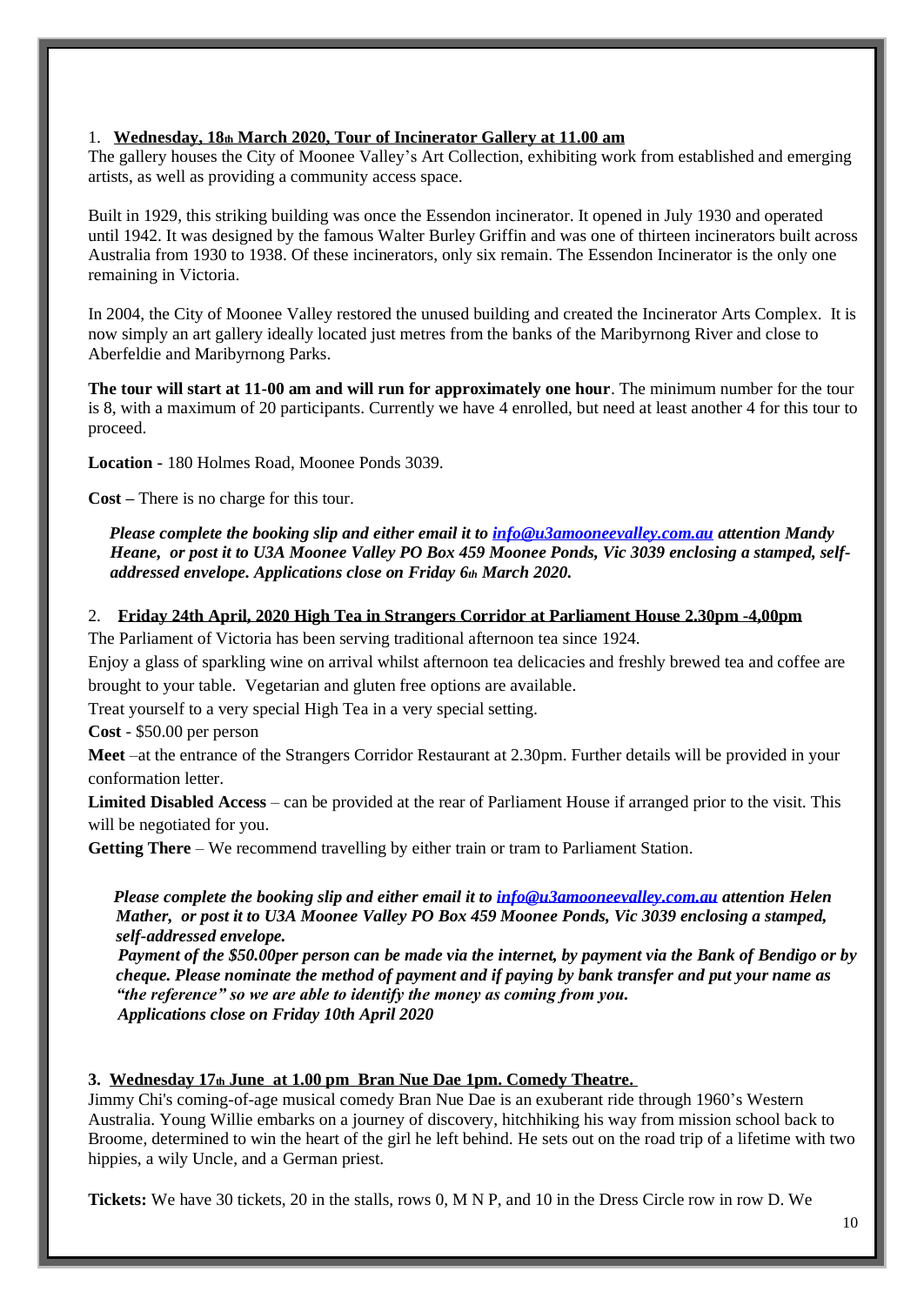require a minimum of 15 participants.

**Cost** – \$80.00

*To participate, complete the booking slip and return this together with either the payment of \$80.00 per ticket or how you have paid and a stamped, self-addressed envelope and post it to U3A Moonee Valley PO Box 459 Moonee Ponds, Vic 3039 by Friday 11th April 2020. If paying by bank transfer please put your name as the reference number so we are able to identify the money as coming from you.*

#### **Please note**

#### *In relation to all social activities:*

- Booking forms are on 12.
- Payment can be made by cheque, money order, online via the internet or directly to our Bendigo Bank account, the details of which are:
	- *Account name*: U3A Moonee Valley Inc. *BSB:* 633-000

*Account number*: 1540 51213

*When paying via internet or at a bank for deposit to our account, please provide your name as a reference to link your payment with your reply slip. Banks will often ask for a reference number, please put your name as the reference number.*

- Please include a stamped, self-addressed envelope with all theatre bookings for the return of your tickets. Applications will be accepted in order of receipt. If oversubscribed a repayment will be provided to you. If oversubscribed a repayment will be provided to you.
- Do not worry if you do not hear from us immediately after sending in your booking. When notifying people, we wait until we have the minimum required for the activity. Notification is generally 3 - 4 weeks after the closing date for that theatre booking.
- **No refunds will be provided,** except when the activity has been cancelled or over- subscribed. If you are unable to attend please arrange for someone else to use your ticket.



Office co-ordinator Marjorie celebrates a birthday on the Tramboat outing.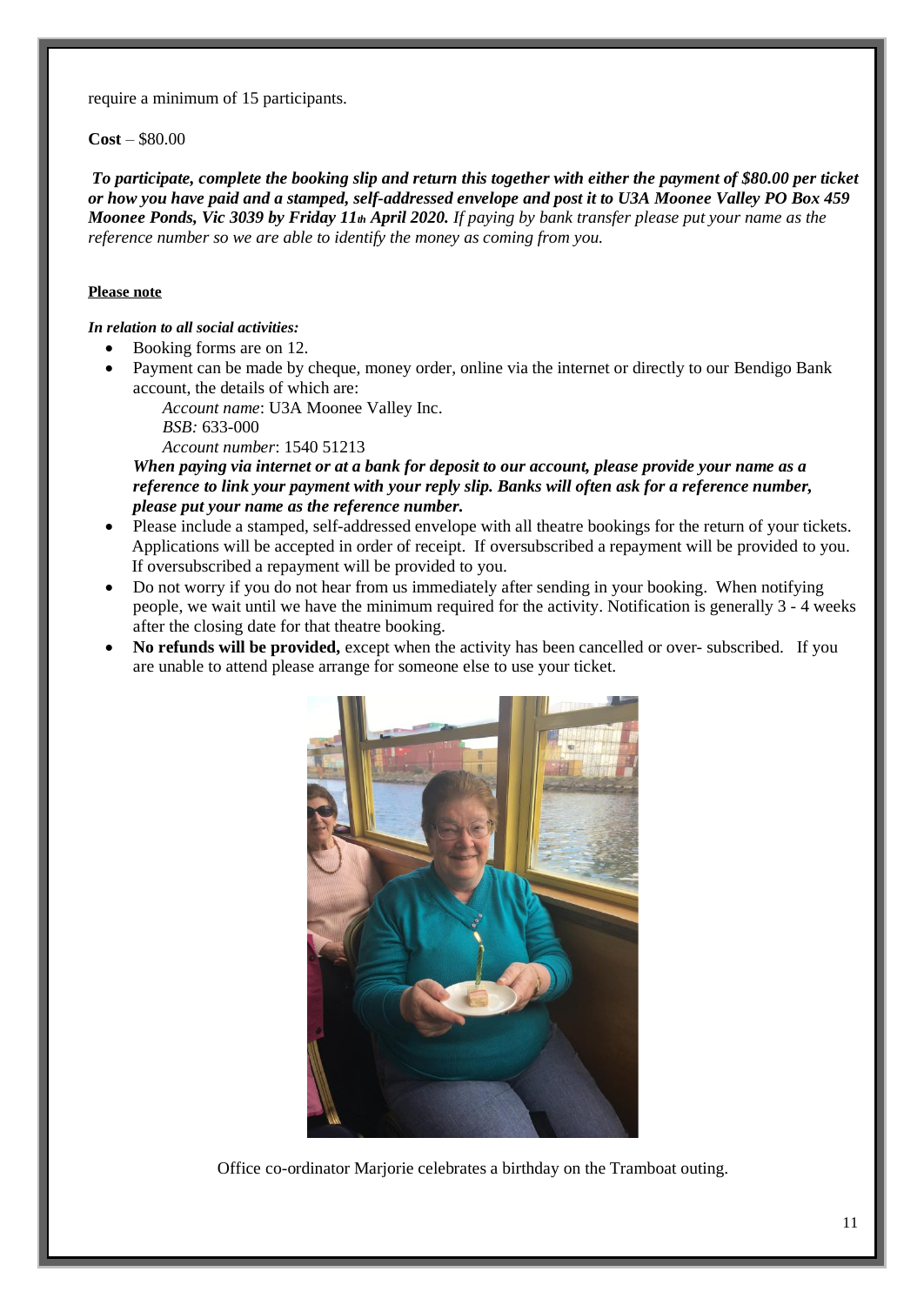#### **SOCIAL ACTIVITIES BOOKING FORMS**

| Name/s                                                                                                                                                                                                                                                                 |  |
|------------------------------------------------------------------------------------------------------------------------------------------------------------------------------------------------------------------------------------------------------------------------|--|
|                                                                                                                                                                                                                                                                        |  |
| Contact Phone Number Contact Phone Number                                                                                                                                                                                                                              |  |
| Number attending _______                                                                                                                                                                                                                                               |  |
|                                                                                                                                                                                                                                                                        |  |
| If using the post to send in your booking, please include a stamped, self-addressed envelope for confirmation                                                                                                                                                          |  |
|                                                                                                                                                                                                                                                                        |  |
| 2. High Tea in Strangers Corridor at Parliament House on Friday 24th April 2020, 2.30pm -4,00pm<br>(Closing date Friday $10th$ April 2020)<br>Name/s                                                                                                                   |  |
|                                                                                                                                                                                                                                                                        |  |
| Contact Phone Number<br>Contact Phone Number<br>Contact Phone Number<br>Contact Phone Number<br>Contact Phone Number<br>Contact Phone Number<br>Contact Phone Number<br>Contact Phone Number<br>Contact Phone Number<br>Contact Phone Number<br>Co                     |  |
| Number of persons $\_\_\_\_\_\_\_\$ <sub>©</sub> \$50.00 per person = \$                                                                                                                                                                                               |  |
| Method of payment for the above amount (please tick)<br>( ) Cheque/money order.<br>() Payment via internet or at a bank for deposit to our account. In each case we need a name as<br>reference.                                                                       |  |
| If using the post to send in your booking, please include a stamped, self-addressed envelope for confirmation                                                                                                                                                          |  |
| 3. Theatre tickets to the Musical Comedy Bran Nue Day at the Comedy Theatre<br>on Wednesday 17th June 2020 at 1.00 pm (Closing date Friday 11th April 2020)<br>Name/s                                                                                                  |  |
|                                                                                                                                                                                                                                                                        |  |
| <b>Contact Phone Number</b> <u>Contact Phone Number</u>                                                                                                                                                                                                                |  |
| Number of tickets required _______ @ \$80.00 per person = \$_______<br>Preferred location of tickets: Dress Circle () or Stalls () Either () Please tick one to indicate preference<br>Method of payment for the above amount (please tick)<br>( ) Cheque/money order. |  |
| reference.<br>Please find enclosed a cheque/money order or reference name from bank deposit or internet banking and a<br>stamped, self-addressed envelope for the return of your tickets.                                                                              |  |
|                                                                                                                                                                                                                                                                        |  |